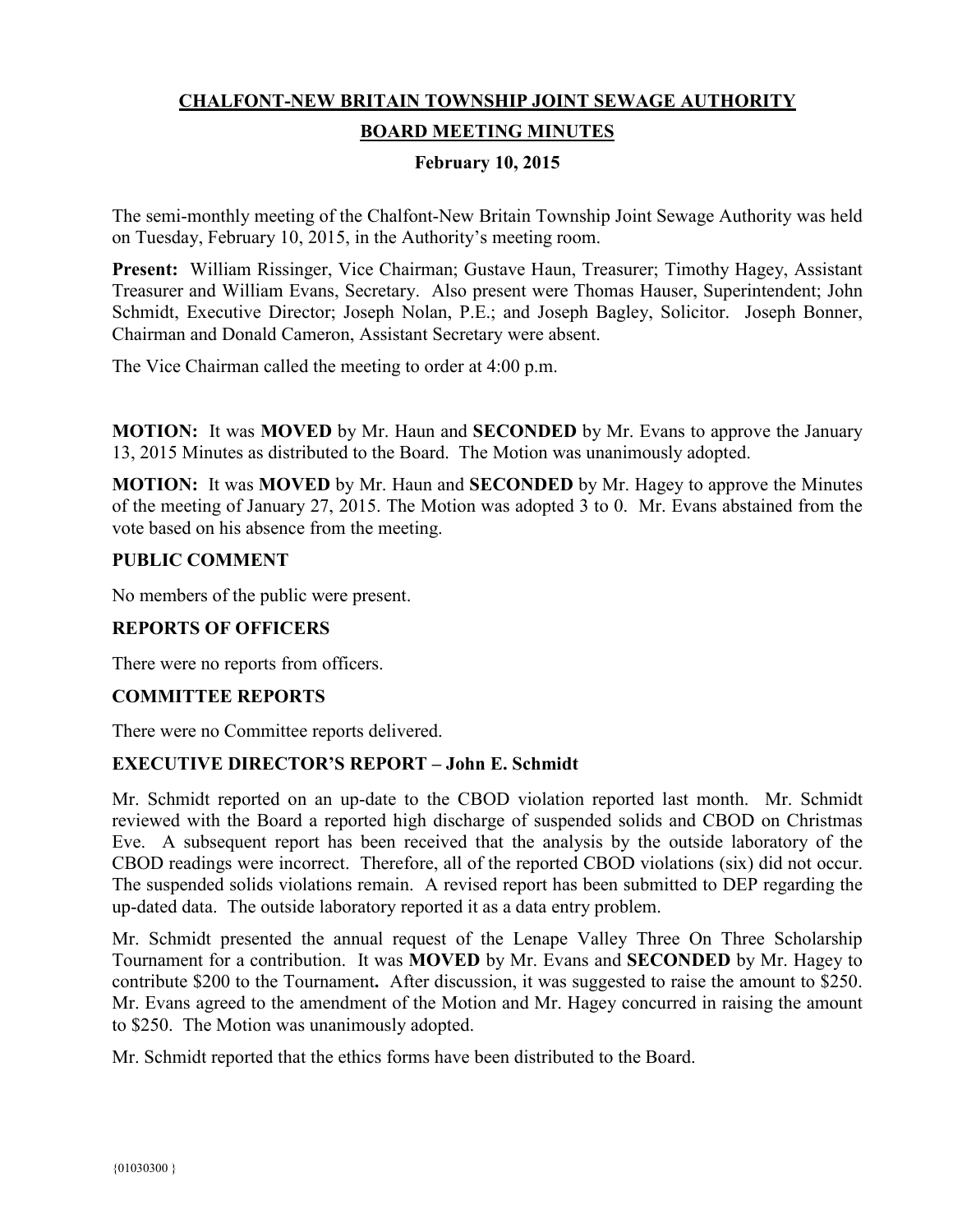Mr. Schmidt reported that the credit card report received from the third party administrator reflects that the Authority received \$85,391 through credit card payments last year, which amounts to about four percent (4%) of all payments received from customers.

Mr. Schmidt reported on available PMAA Board member training in Allentown. Mr. Schmidt also reported that Kim Paley began work at the Authority on February 2, 2015.

Mr. Evans reported that he was on a job recently in which Authority personnel were called to a site to help out. The customer located on Woodside Avenue was very complimentary of the Authority staff with whom he dealt.

## **ENGINEER'S REPORT – Joseph Nolan, P.E.**

Mr. Nolan reported that the electrical contractor's punch list is down to seven (7) items in the Phase II project. Five (5) of the remaining items are O&M manuals and as-built drawings. One item involves a security system camera. The remaining item involves the labeling of wires. Mr. Nolan reported that his goal is to get a final estimate paid at the next Authority meeting in March.

Mr. Nolan also reported that C&T has completed the remainder of the extra work they were requested to do. There are some items remaining on their punch list. Mr. Nolan also hopes to have final payment for the C&T contract finalized at the March meeting.

In response to a question, Mr. Nolan outlined some of the tasks to be undertaken in the Phase III project. The staff is working on finalizing contract plans and specifications. Mr. Nolan hopes to go out to bid in a couple of months. Unlike the last Phase, Phase III involves many different, disparate jobs. Phase III includes installation of five (5) roofs on five (5) different buildings. Some site work deferred from Phase II is part of Phase III. All exterior doors at the plant are being replaced which involves approximately fifty-six (56) doors.

Mr. Nolan next presented Requisition No. 146 for Capital Expenditures in the amount of \$530.94 involving a computer system. Mr. Nolan recommended approval.

**MOTION:** It was **MOVED** by Mr. Haun and **SECONDED** by Mr. Evans to approve Requisition No. 146 in the amount of \$530.94. The Motion was unanimously adopted.

Mr. Nolan next presented Requisition No. 189 for Capital Improvements in the amount of \$24,680.53 involving Phase II and Phase III work.

**MOTION:** It was **MOVED** by Mr. Evans and **SECONDED** by Mr. Haun to approve Requisition No. 189 in the amount of \$24,680.53. The Motion was unanimously adopted.

## **SOLICITOR'S REPORT – Joseph Bagley, Esquire**

Mr. Bagley reported that copies of the proposed sewer use ordinances have been provided to the Township and Borough Solicitors and discussed with them. Mr. Schmidt has forwarded copies to the Municipal Managers as well. The Solicitor invited the Borough staff and the Township staff to contact the Authority at such time that it is convenient to meet with them about the proposed sewer use ordinances.